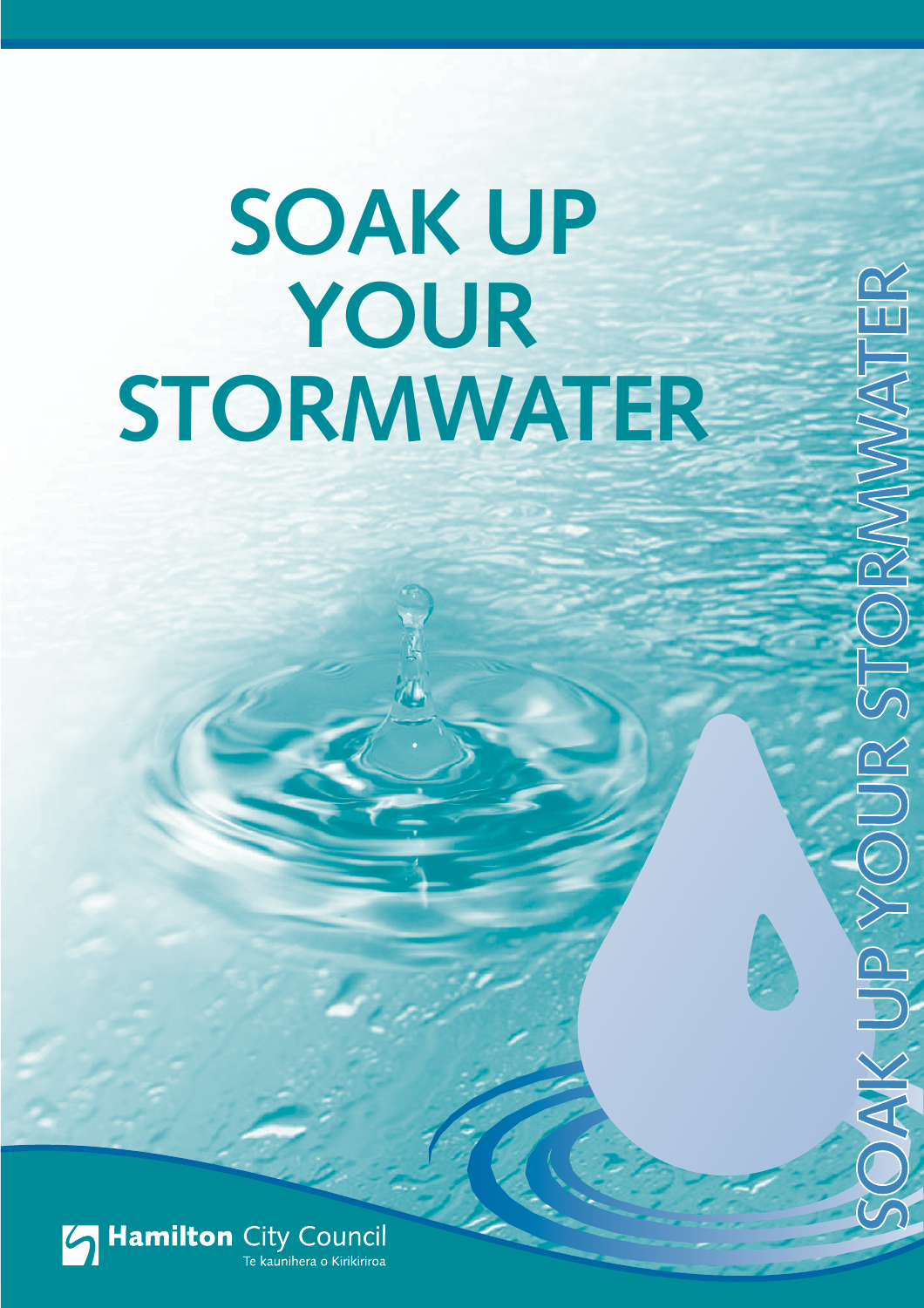

# **SOAK UP YOUR STORMWATER**

This booklet explains how you can apply soakage on your property to achieve efficient disposal of stormwater.

**The following information on soakage is intended as a guide only. All soakage device installations within Hamilton city boundaries require specific design and approval from Hamilton City Council's Building Control Unit.**

# **Commonly-used terms**

| <b>Building Code</b> | Acceptable solutions and verification methods set out under the Building Code.<br>For more information, contact Council's Building Control Unit on (07) 838 6677. |  |  |
|----------------------|-------------------------------------------------------------------------------------------------------------------------------------------------------------------|--|--|
| <b>Infiltrate</b>    | Water soakage into the soil.                                                                                                                                      |  |  |
| <b>Impervious</b>    | A surface that water is not able to readily pass through.                                                                                                         |  |  |
|                      | <b>Percolation Rate</b> The rate at which water is able to soak into the soil.                                                                                    |  |  |
| <b>Pre-treatment</b> | Cleaning of stormwater prior to entry into the soakpit.                                                                                                           |  |  |
| <b>Porous</b>        | A surface that water is able to pass through.                                                                                                                     |  |  |
| Soakage device       | A mechanism designed to encourage water to infiltrate the soil.                                                                                                   |  |  |
| <b>Stormwater</b>    | Rainwater collected on impervious surfaces e.g. roofs, roads, driveways, paths<br>and hard ground areas (also called runoff).                                     |  |  |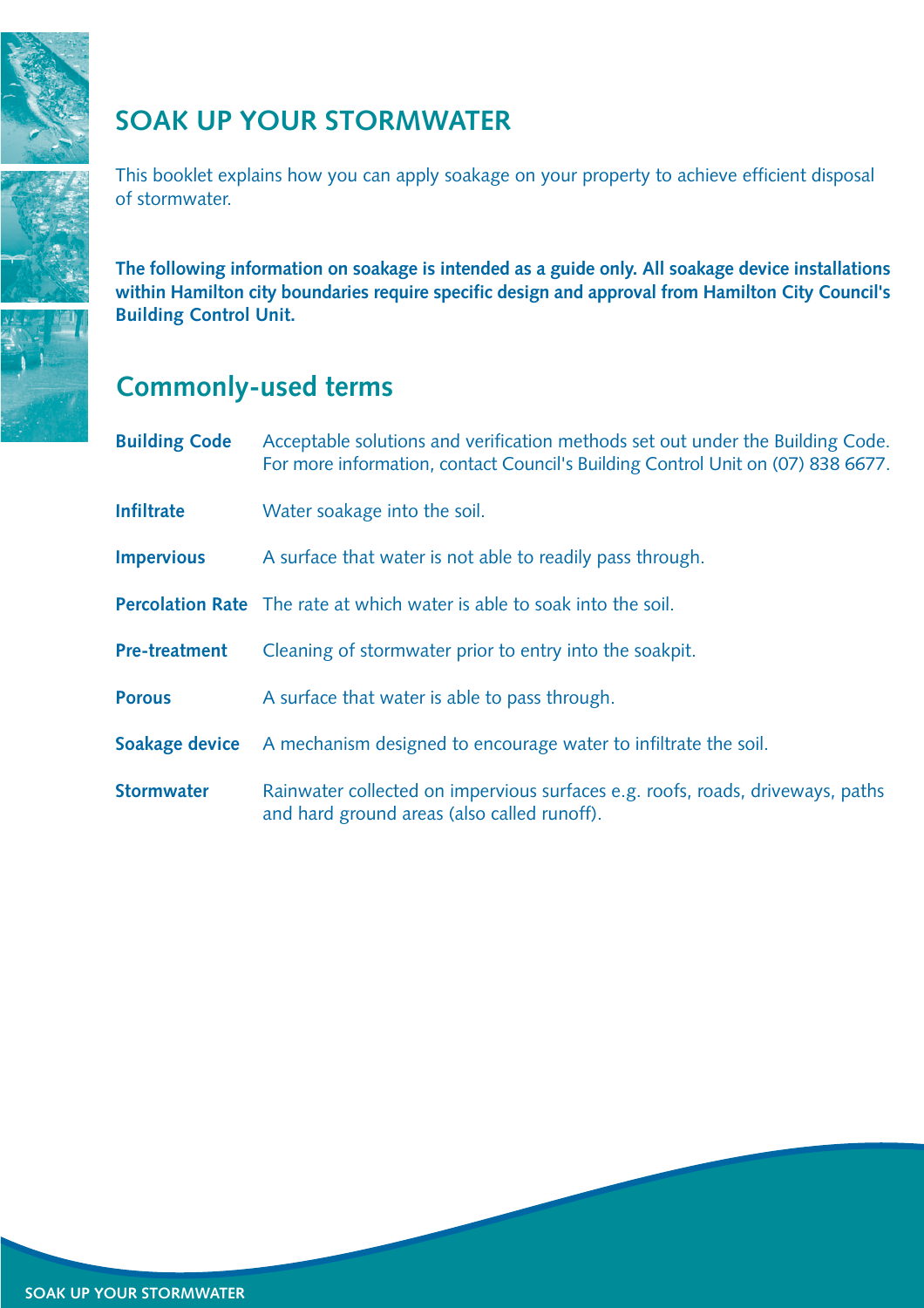# **Background**

## **What is soakage?**

Soakage is the process of encouraging stormwater to soak into the ground via specially designed soakage devices. These devices are either soakpits or surface soakage features.

Soakpits provide volume for storage and soil area for stormwater to infiltrate the surrounding ground.







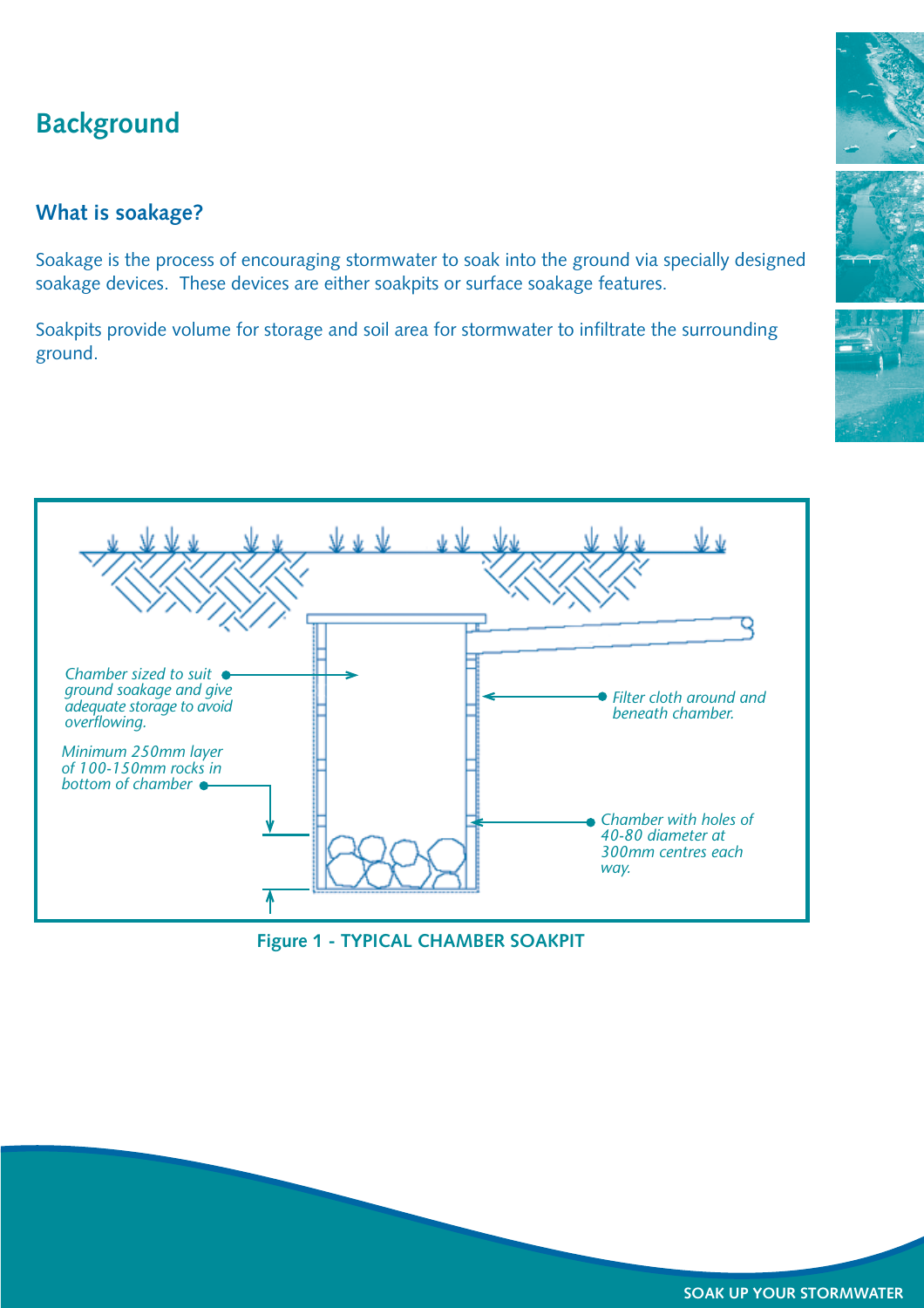

#### **How to make soakage devices work**

The soakpit must be of sufficient size to provide adequate porous area for water to drain away at a suitable rate. It must also provide enough storage volume for stormwater in a storm event where the rate of water entering the soakpit is greater than the rate at which the water is able to infiltrate the soil.

It is also a good idea to make sure that the stormwater runoff is pre-treated. Pre-treatment uses a mechanism to incept stormwater before it enters a soakpit and remove debris that might clog and block the soakpit. This process includes a sand filter or filter sock. They are very effective in maintaining the intended soakage capacity and reduce frequency of regular maintenance.

Sandfilters can be easily installed. Materials required for a sandfilter are similar to those in **Surface Soakage Devices** (refer next page). An experienced drainlayer can provide you with more information.



**Figure 2 - TYPICAL RESIDENTIAL SOAKAGE SYSTEM**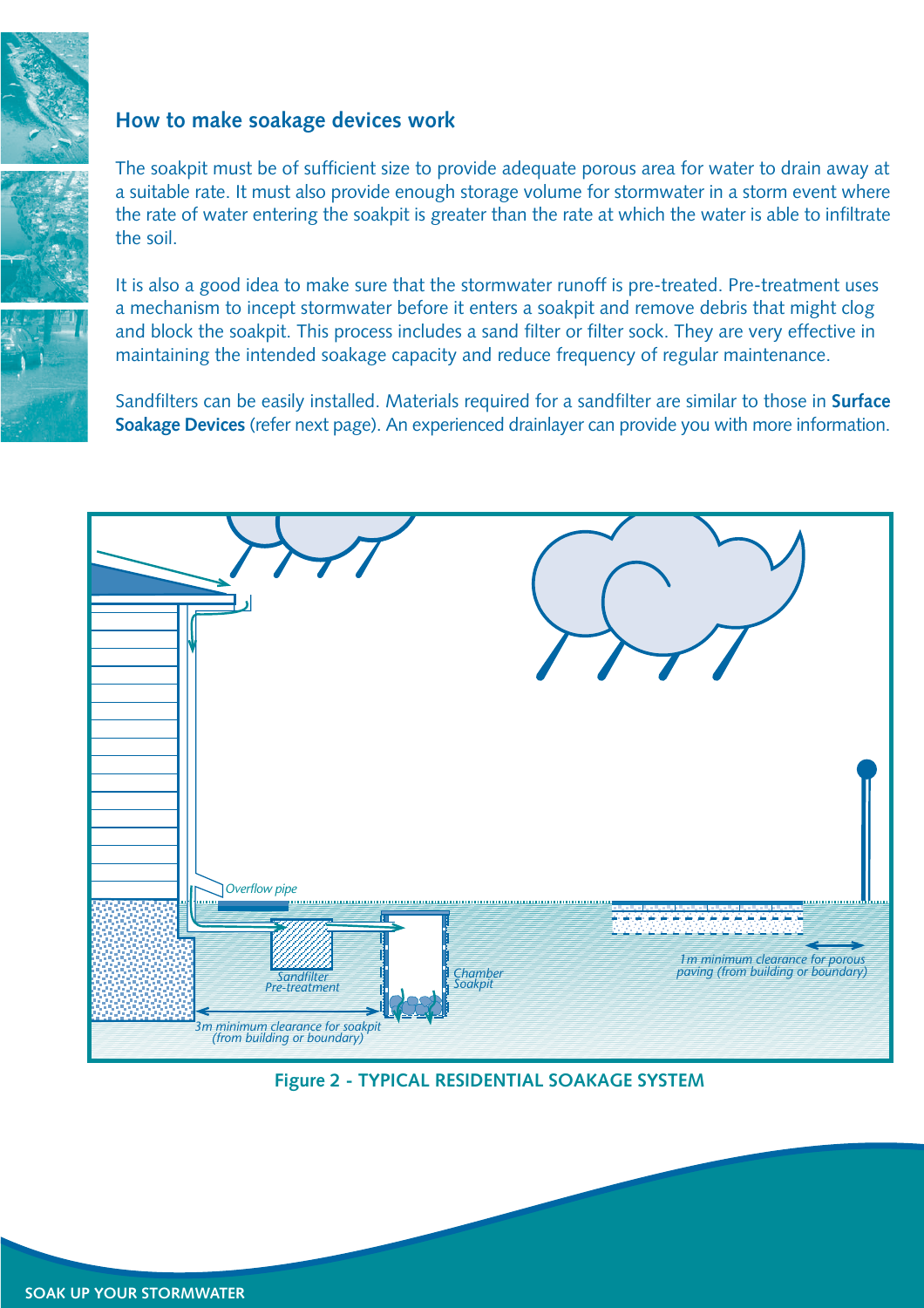You can also use a surface soakage method to provide pre-treatment and interception of stormwater, allowing infiltration to the soil below.

The advantage of surface soakage devices is that they include pre-treatment before the stormwater infiltrates the ground. Their ability to provide water storage is dependent on their designed dimensions.

## **Surface Soakage Devices**

Examples of surface soakage devices that may be considered are shown below:



**Figure 3 - RAIN GARDEN**



**Figure 4 - POROUS PAVING**



**Figure 5 - FILTER STRIP**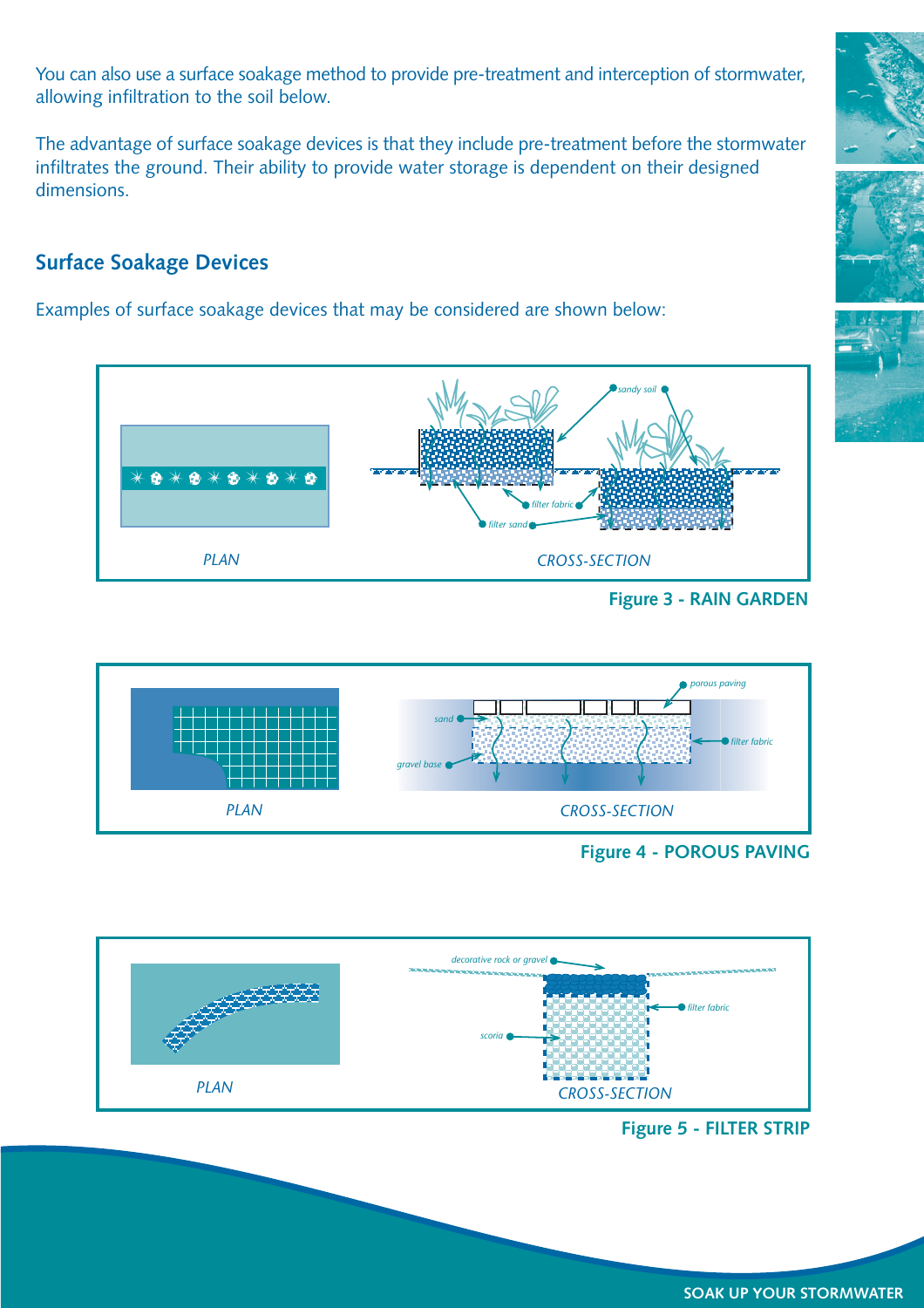# **What do I need to consider for soakage on my property?**

### **Location**

Before examining soil conditions and sizing the soakpit, thought should be given to the possible location of a soakage device on your property. To gain an idea of an appropriate location consider the following points:

- Soakage devices should not be located within a stormwater secondary flow path or onein-10 year flood plain. A one-in-50 year flood plain should also be avoided if possible. Hamilton City Council can provide you with information that shows whether your property lies in such a region.
- Soakage devices require maintenance so locate them in an accessible position.
- Generally, a soakage device should be at least 3m from any building or property boundary. This may be reduced to 1m for porous paving. If space restrictions mean this is not possible, professional site-specific design must also consider possible effects on your building's foundations and neighbouring properties.
- Clearance from retaining walls must be equal to the height of the wall plus 1.5m if the wall is 2m or less. If the retaining wall is greater than 2m, site-specific design will be required.
- For properties alongside waterways or in peat soils, professional consultation is advised. It is not recommended to place soakage devices near banks for stability reasons.
- Soakage devices must be at least 2m from wastewater pipes or manholes.
- The soakage device should ideally be located above the winter water table. This level should be confirmed by a soil test hole taken at the appropriate time of year.
- Position the soakage device so that all stormwater from the site can be directed to it.

#### **For further information regarding a specific property, please contact Council's Building Control Unit regarding the points mentioned above.**

#### **Soil conditions**

Depending on the location of your property, the soil condition can vary. The principal characteristics of the soil profile determine overall soil drainage capability.

This following table is a brief guide to soil soakage suitability. The information given in the table is based on Soil Survey Report 31 published by New Zealand Soil Bureau in 1979. Please refer to it for the legend of soil types.

To view the map, you can visit or contact Council's Building Control Unit phone: (07) 838 6677 or Water and Waste Services Unit phone: (07) 838 6999.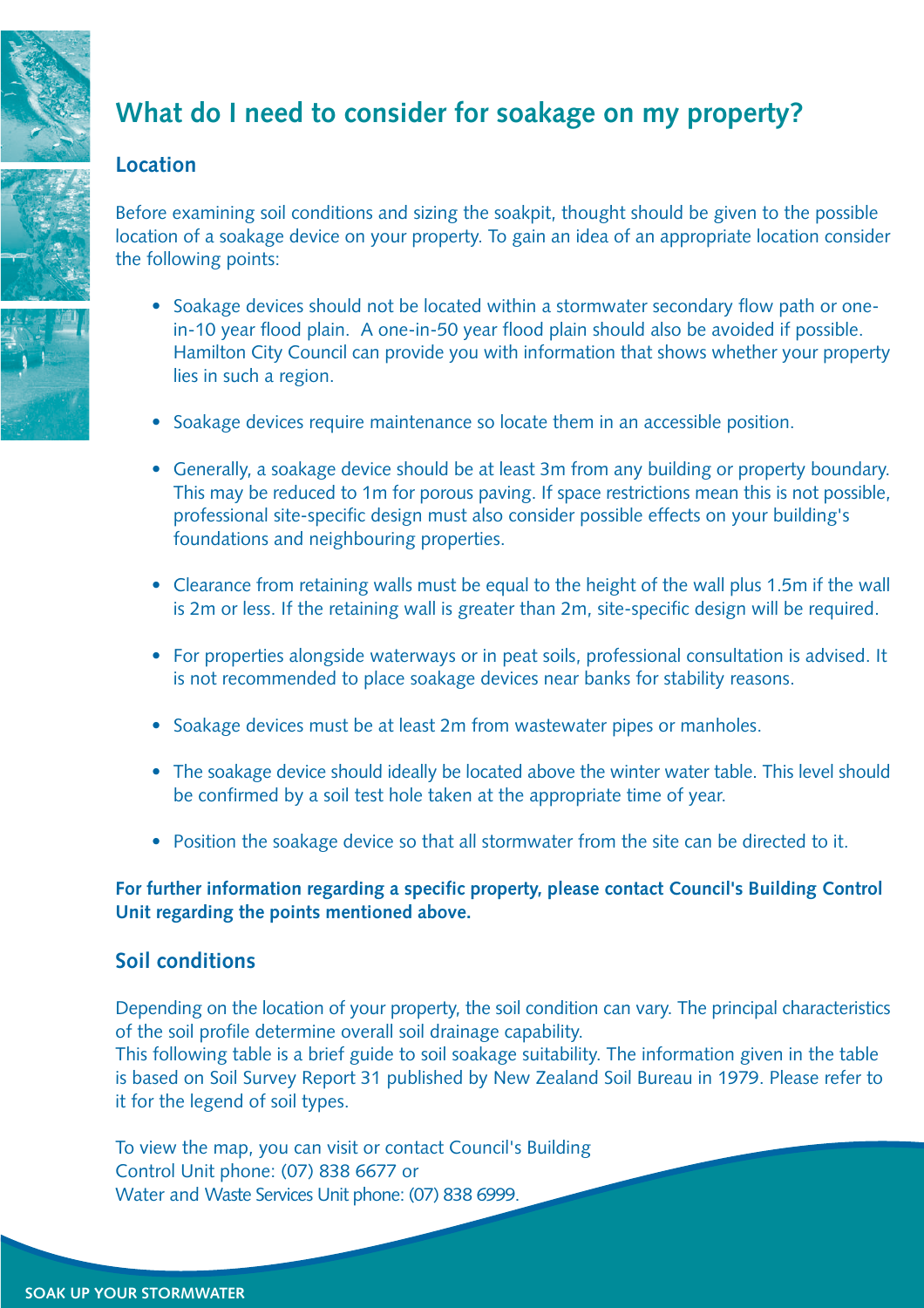## **Soil types in Hamilton city and their suitability for soakage**

Please note that the soil map does not always provide an adequate level of detail for you to determine specific types of soil present on your property. To confirm soil type or suitability for soakage, you can follow the instruction given in this booklet to carry out a test. If in doubt, ask advice from a professional or a certified drainlayer. The cost of this should be minimal.

|                         | <b>SOIL TYPE*</b><br><b>LEGEND</b><br><b>ON MAP</b> | <b>SOIL TYPE/DESCRIPTION</b>              | <b>OCCURRENCE</b>                                 | <b>COMMENTS</b>                 |
|-------------------------|-----------------------------------------------------|-------------------------------------------|---------------------------------------------------|---------------------------------|
| <b>UNSUITABLE</b>       | Kn                                                  | Kainui silt loam                          | Mainly in eastern part of city                    |                                 |
|                         | <b>Hm</b>                                           | Hamilton clay loam                        | Mainly in southern and western parts of the city  |                                 |
|                         | $\circ$                                             | Ohaupo silt loam                          | Southern part of the city                         | Soil of the Low Rolling Hills   |
|                         | Rk                                                  | Rotokauri clay loam                       | Small pockets all over the city                   |                                 |
|                         | <b>Rkv</b>                                          | Rotokauri clay loam,                      |                                                   |                                 |
|                         |                                                     | Very gently sloping phase                 | Small area near Dinsdale                          |                                 |
|                         | K                                                   | Kaipaki peaty loam and loamy peat         | Mainly west of the Waikato River                  | Soil of the plain               |
|                         | $\vee$                                              | Tamahana soils                            | <b>Hinuera Terrace</b>                            | <b>Soils of Gully Bottoms</b>   |
|                         | Kk                                                  | Kirikiriroa complex                       | Waikato River flood plain                         | Soil of the Terrace Scarps      |
|                         |                                                     |                                           |                                                   | and Gully Sides                 |
| SUBJECT TO<br>SOIL TEST | <b>Tk</b>                                           | Te Kowhai silt loam and clay loam         | Mainly east of the Waikato River                  | Soil of the plain. Refer to     |
|                         | <b>Tkp</b>                                          | Te Kowhai peaty clay loam                 | Near Ruakura                                      | your engineer and               |
|                         | IR.                                                 | Rukuhia peat                              | Outskirts of the city west of Melville            | Building Code for test results. |
| <b>SUITABLE</b>         | Н                                                   | Horotiu sandy loam                        | Mainly central city area and Hamilton East        |                                 |
|                         | Ha                                                  | Horotiu mottled sandy loam                | Major areas between Kent Street,                  |                                 |
|                         |                                                     |                                           | Frankton Railway and Bankwood                     | Soil of the plain               |
|                         | Hb                                                  | Horotiu sandy clay loam                   | Refer soil type H                                 | Generally suitable for soakage. |
|                         | <b>Hs</b>                                           | Horotiu sand                              | Normally adjacent to soil type H                  | Initial site investigation is   |
|                         | <b>Hsg</b>                                          | Horotiu sand with gravels                 | Normally adjacent to soil type H                  | recommended.                    |
|                         | T                                                   | Te Rapa peaty loam                        | Frankton, Te Rapa and Ruakura                     |                                 |
|                         | Tp                                                  | Te Rapa peaty sandy loam                  | Mainly west of Te Rapa                            |                                 |
|                         | Ts                                                  | Te Rapa peaty sand                        | Near Sunshine Ave, west of the main trunk railway |                                 |
|                         | Mh                                                  | Tamahere gravelly sand (on Horotiu soils) | Adjacent to Waikato river at Te Rapa, Chartwell.  |                                 |
|                         |                                                     |                                           | Smaller areas at Melville and south of Hillcrest  |                                 |
|                         | W                                                   | Waikato loamy sand, sand, and sandy loam  | Adjacent to Waikato River                         | Soil of the low river terraces. |
|                         | Mw                                                  | Tamahere gravelly sand (on Waikato soils) | Mainly near Chartwell and St Andrews              | Generally suitable for soakage. |
|                         |                                                     |                                           |                                                   | Initial site investigation is   |
|                         |                                                     |                                           |                                                   | recommended.                    |



**SOAK UP YOUR STORMWATER**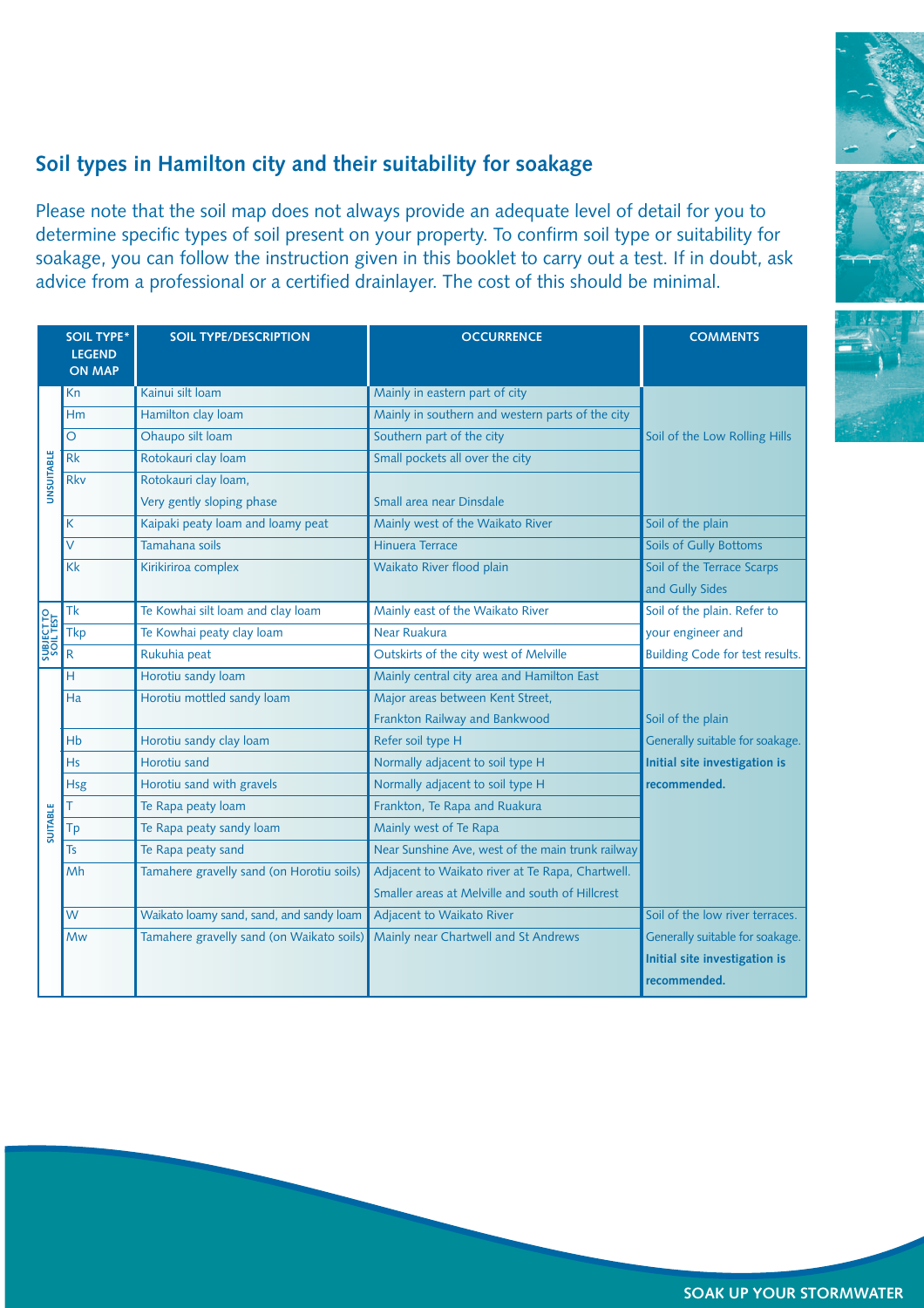## **Soil Tests**

Soil tests are required to check that the soil on your property is capable of achieving the minimum percolation rate. A test for this is described in the Building Code part E1, which covers surface water. The test should be conducted by someone with the appropriate expertise such as a drainlayer or geotechnical professional.

A step-by-step guide to this test is available on the Department of Building and Housing website: *www.building.dhb.govt.nz*

Soakage is allowable if the percolation rate is 0.5 litres/min/m<sup>2</sup> to 1.0 litres/min/m<sup>2</sup>

## **What if soakage is not appropriate for my property?**

Soakage is **not appropriate** for your property if the percolation rate is less than **0.5 litres/min/m2.**

You should consult a professional or an experienced drainlayer to discuss alternatives. Professional findings and recommendations should be provided to Hamilton City Council for final approval of a feasible option.

# **Volume of soakage device required**

The Building Code advises that soakage should be designed to accommodate a 60-minute storm of the size that might be expected once every 10 years. In Hamilton, this means a rainfall of 36mm over an hour.

#### **What does this mean for a typical property?**

Take a 350 $m<sup>2</sup>$  section with an average size house.

Use the Building Code method to calculate the stormwater runoff:

Volume of stormwater = Area m<sup>2</sup> \* run-off coeffcient (C) \* rainfall intensity (m/hr)

For residential areas in Hamilton city typically C=0.55, rainfall intensity is as described above. Therefore:

Stormwater volume =  $350m^2 * 0.55 * 0.036m/hr = 6.93m^3$ 

Across the whole section (considering the roof, driveways and paths) 6.93m<sup>3</sup>of stormwater will be collected.

**If it is assumed that negligible soakage occurs over the hour-long rainfall and storage is required for this total volume, this volume can be provided in multiple soakpits.**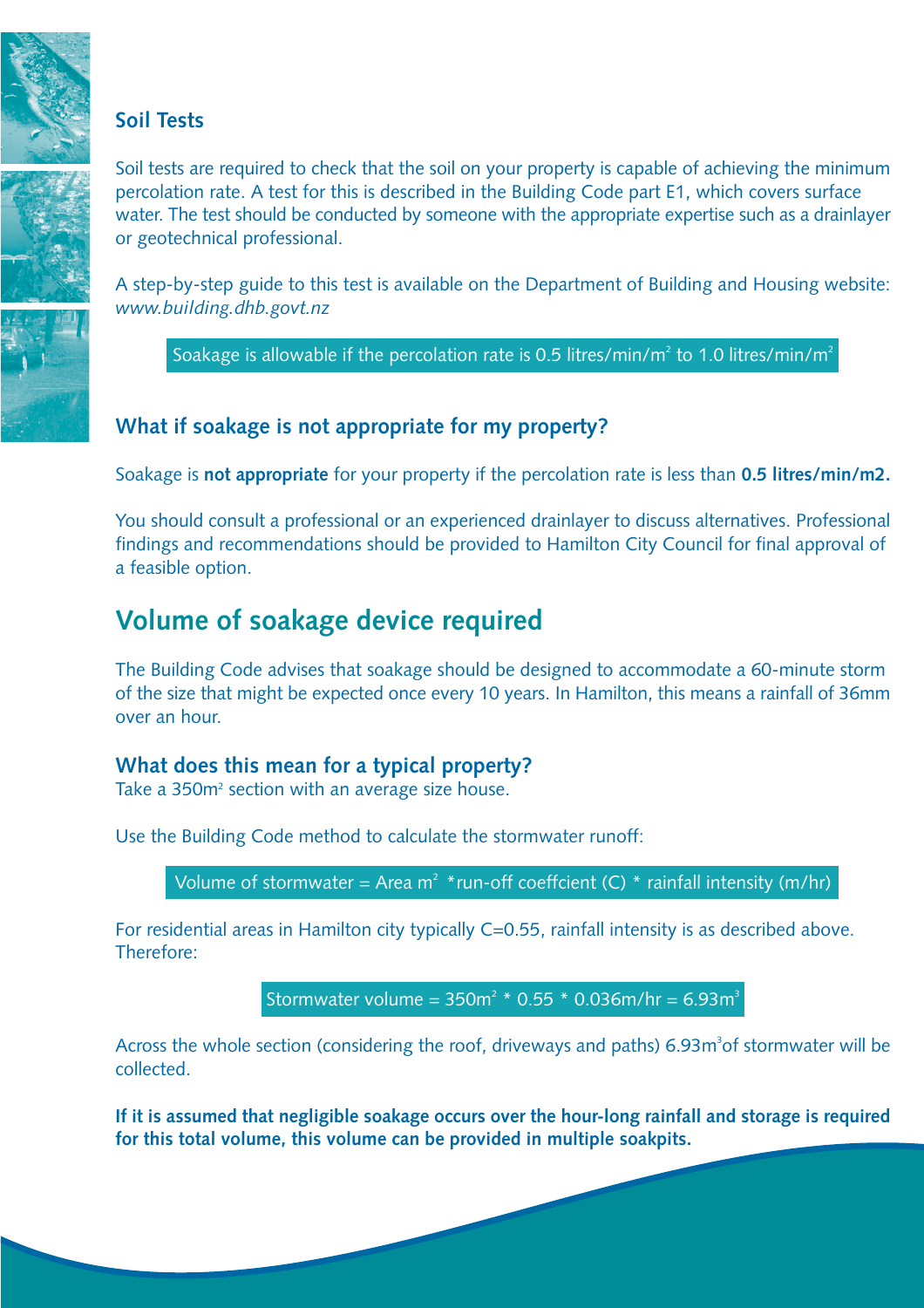

Volume of stormwater = Area  $(m^2)$  \*rainfall intensity (m/hr)

Stormwater collected  $200m^2 \times 0.036 = 7.20m^3$ 

A standard 0.9m diameter, 1.8m deep can store = x (0.9/2) $^2$   $\pi$  x 1.8 = 1.13m $^3$  water

#### **Example B - a Single Garage or Sleep-out about 6m by 5m**

Stormwater collected  $30m^2 \times 0.036$  m/hr = 1.08m of water

A standard 0.9m diameter, 1.8m deep can store =  $\pi$  x (0.9/2) $^2$  x 1.8 = 1.13m $^3$  water

Therefore:

Number of chambers needed = 1.08 / 1.13  $\approx$  1 (of the type shown next page)

**Both of these examples are conservative. When percolation rates have been determined, the soakpit volume may be reduced because some water will infiltrate the ground during the storm and there will be a smaller storage requirement. Professional consultants will account for this in site-specific design.**

It may be appropriate in some cases to provide soakage for a separate area such as a garage independent of the property's main stormwater system. For a completely impervious area, the stormwater volume collected is simply the area multiplied by the rainfall intensity.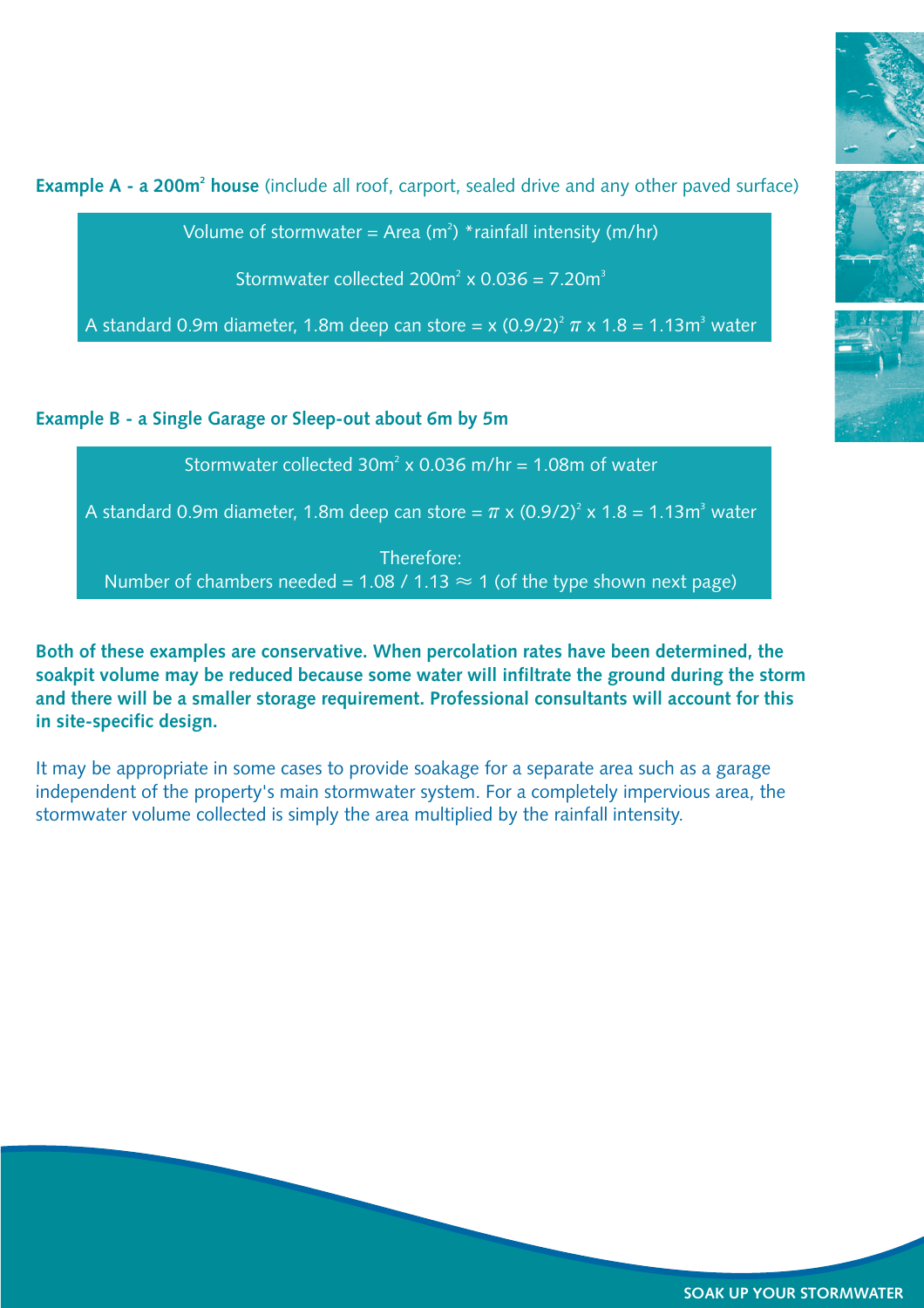

#### **NOTE:**

- Suitable for up to a 40 $m<sup>2</sup>$  building with no consideration of ground percolation.
- If building exceeds 40m<sup>2</sup> then 2x soakpits are required
- Please read in conjunction with Stormwater Solutions for Hamilton City booklet.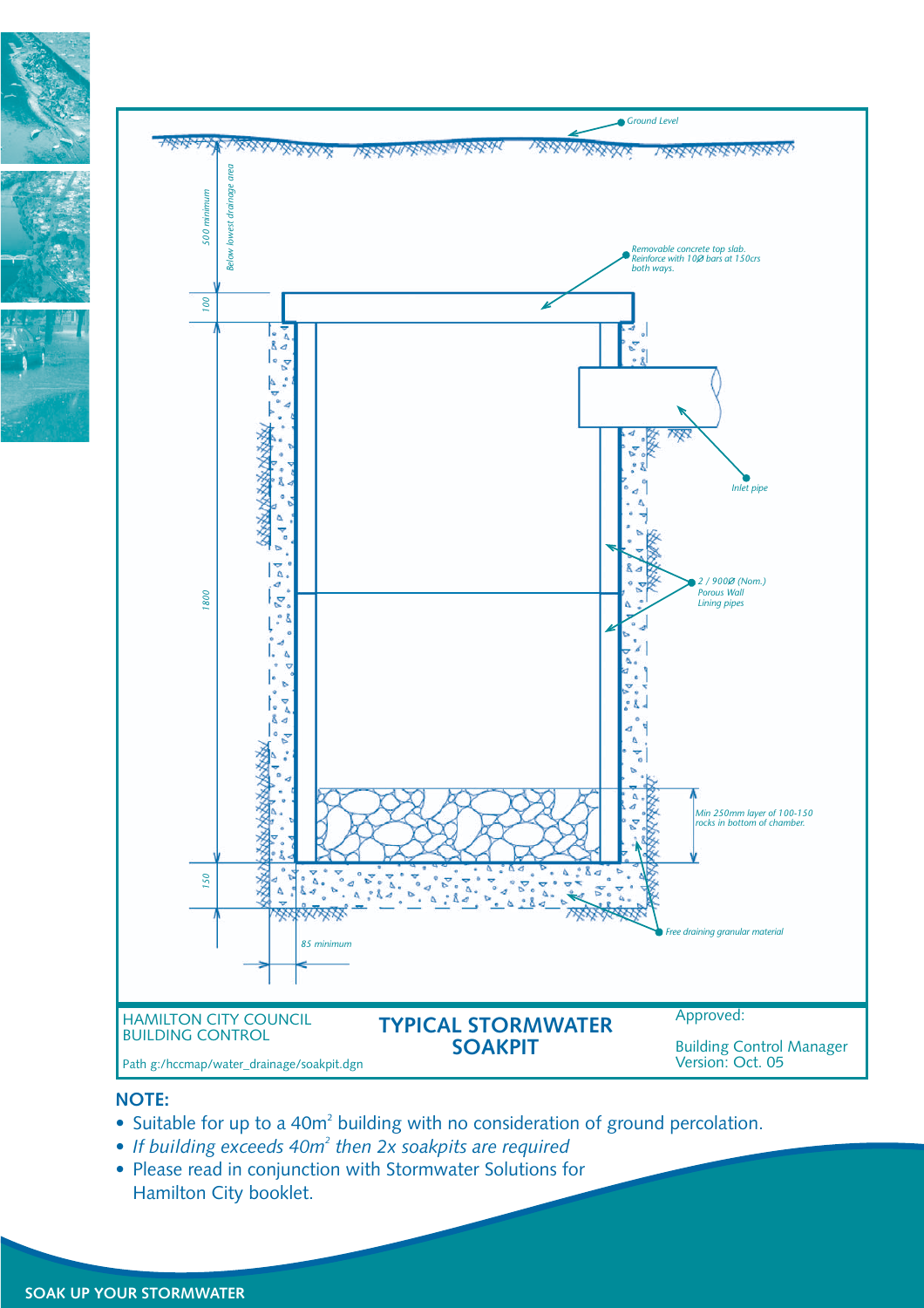# **Points to consider for soakage on your property**

- You can decrease the soakpit volume required by converting impervious surfaces to soakage devices such as porous paving or filter strips. For surface soakage devices, the diagrams at the start of this booklet may be adapted to suit. Refer **Surface Soakage Devices.**
- Storage may also be provided above ground in some form. For example, an existing rainwater tank may be employed so that some of its volume is used for short-term stormwater storage that is subsequently released to soakage at a slower rate. This will decrease the volume of the underground device required.
- Think of other ways that you might be able to reduce the cost of your soakage installation. Perhaps an out-of-use septic tank (this will require expert inspection to verify suitability) or another existing feature might be converted to assist with storage and/or soakage.

# **Why is my soakage failing?**

Soakage devices should be inspected every two years to check that they have not become clogged up with debris. If your soakage device is not working, this should be the first thing that is checked. Pay particular attention to the pipe work leading to the soakage device as this may be clogged independently of the device.

If a soakpit is clogged debris can, on occasion, be removed by vacuum pumping. Engage an experienced contractor with the appropriate equipment to perform this procedure. Alternatively, the soakpit may need to be re-excavated and the stone material replaced.

# **Do I need a building consent?**

Your soakage device must be consented either as part of the whole site's building consent or as a separate building consent.

For details on building consents please contact Hamilton City Council's Building Control Unit phone: (07) 838 6677.